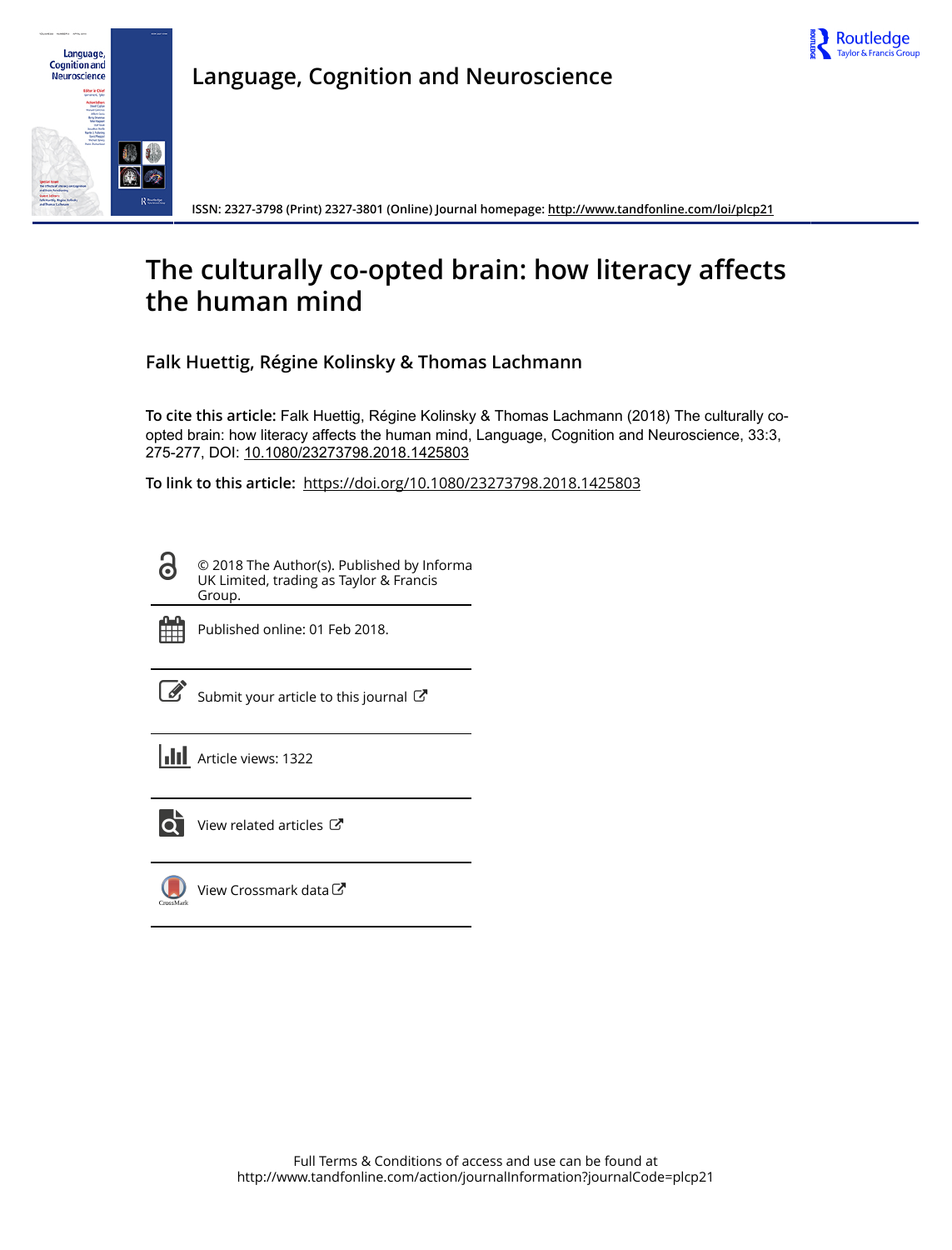## <span id="page-1-0"></span>PREFACE

Routledge<br>Taylor & Francis Group

**a** OPEN ACCESS **D** Check for updates

## The culturally co-opted brain: how literacy affects the human mind

Falk Huettig<sup>a,b</sup>, Régine Kolinsky<sup>c,d</sup> and Thomas Lachmann<sup>e,f</sup>

<sup>a</sup>Max Planck Institute for Psycholinguistics, Nijmegen, Netherlands; <sup>b</sup>Donders Institute for Brain, Cognition and Behaviour, Radboud University, Nijmegen, Netherlands; <sup>c</sup>Fonds de la Recherche Scientifique – FNRS, Brussels, Belgium; <sup>d</sup>Unité de Recherche en Neurosciences Cognitives (UNESCOG), Center for Research in Cognition & Neurosciences (CRCN), Université Libre de Bruxelles (ULB), Brussels, Belgium; <sup>e</sup>Center for Cognitive Science, Cognitive and Developmental Psychology Unit, University of Kaiserslautern, Kaiserslautern, Germany; <sup>f</sup>Department of Experimental Psychology, University of Leuven, Leuven, Belgium

ARTICLE HISTORY Received 15 December 2017; Accepted 5 January 2018

Reading and writing are activities that most people are engaged in every single day of their lives. Typically, people are not aware of what an amazing feat and extraordinary achievement this is. Reading and writing are astonishingly complex skills. It is for this reason that it takes years to acquire them. Reading and writing are multifaceted overlearned behaviours that require the fine-tuning of many perceptual and cognitive functions, including basic visual skills, phonological processes, oculomotor control, attentional mechanisms, executive control, long-term memory, working memory, etc. None of these functions however are specific to literacy, making effortless reading and writing an even more amazing accomplishment.

The mind has not evolved for this activity; reading and writing are human cultural inventions. The first writing systems are less than 6000 years old. This is just a tiny fraction of human existence on an evolutionary scale. In order to read therefore our brains have to make use of abilities that have evolved for different purposes. Pre-existing perceptual and cognitive skills must be recruited, modified and coordinated for the acquisition of the evolutionarily new cultural activity. Complex perceptual and cognitive procedures are overlearned and become automatised with extensive practice over years. This automatisation comes along with structural and functional changes in the brain: a "reading network" becomes functionally specialised. What are the consequences of this process for the human mind? How is information processing altered by learning to read and write? This special issue attempts to reflect on these questions by looking at normal and impaired literacy acquisition.

Learning to read requires that basic visual processes are adapted. Readers of the Latin alphabet, for instance, have to suppress or inhibit orientation invariance. In order to test the idea that literacy boosts mirror image discrimination, Fernandes, Coelho, Lima, and Castro ([2018](#page-3-0)) conducted two experiments, contrasting on the one hand, preliterate children to age-matched beginning readers, and, on the other hand, three adult groups: illiterate participants, ex-illiterates (who have learned to read at adult age, without having attended school in childhood), and schooled literates. Their study demonstrates that an increase in mirror-image discrimination is not a function of general development but is primarily a specific effect of literacy acquisition. Furthermore, Fernandes et al. show that literacy acquisition specifically enhances the discrimination of reflections across the external vertical axis, whereas it does not affect the discrimination of reflections across the object principal axis. Finally, their study illustrates that mirror-image discrimination is easier when an object signals the use of one particular hand to grasp it. Thus, the ability to discriminate reflections across the external vertical axis is not driven by maturation or general cognitive development; the main underlying mechanism is literacy acquisition with a smaller but significant contribution of dorsal stream processes.

Malik-Moraleda, Orihuela, Carreiras, and Duñabeita ([2018\)](#page-3-0) compared illiterates with literate adults in their processing of strings made out of letters (either words or pseudowords) or visual objects. In a visual search task, literates outperformed illiterate participants for all types of materials. More interestingly, while illiterate participants processed letters in a similar way as non-letters, literates performed considerably better in the letter condition than in the object condition, and better with words than with pseudowords. This, according to the authors, reflects the advanced ability of literates to break down written strings into smaller units following literacy

**CONTACT** Falk Huettig **a** [falk.huettig@mpi.nl](mailto:falk.huettig@mpi.nl)

<sup>© 2018</sup> The Author(s). Published by Informa UK Limited, trading as Taylor & Francis Group

This is an Open Access article distributed under the terms of the Creative Commons Attribution License (<http://creativecommons.org/licenses/by/4.0/>), which permits unrestricted use, distribution, and reproduction in any medium, provided the original work is properly cited.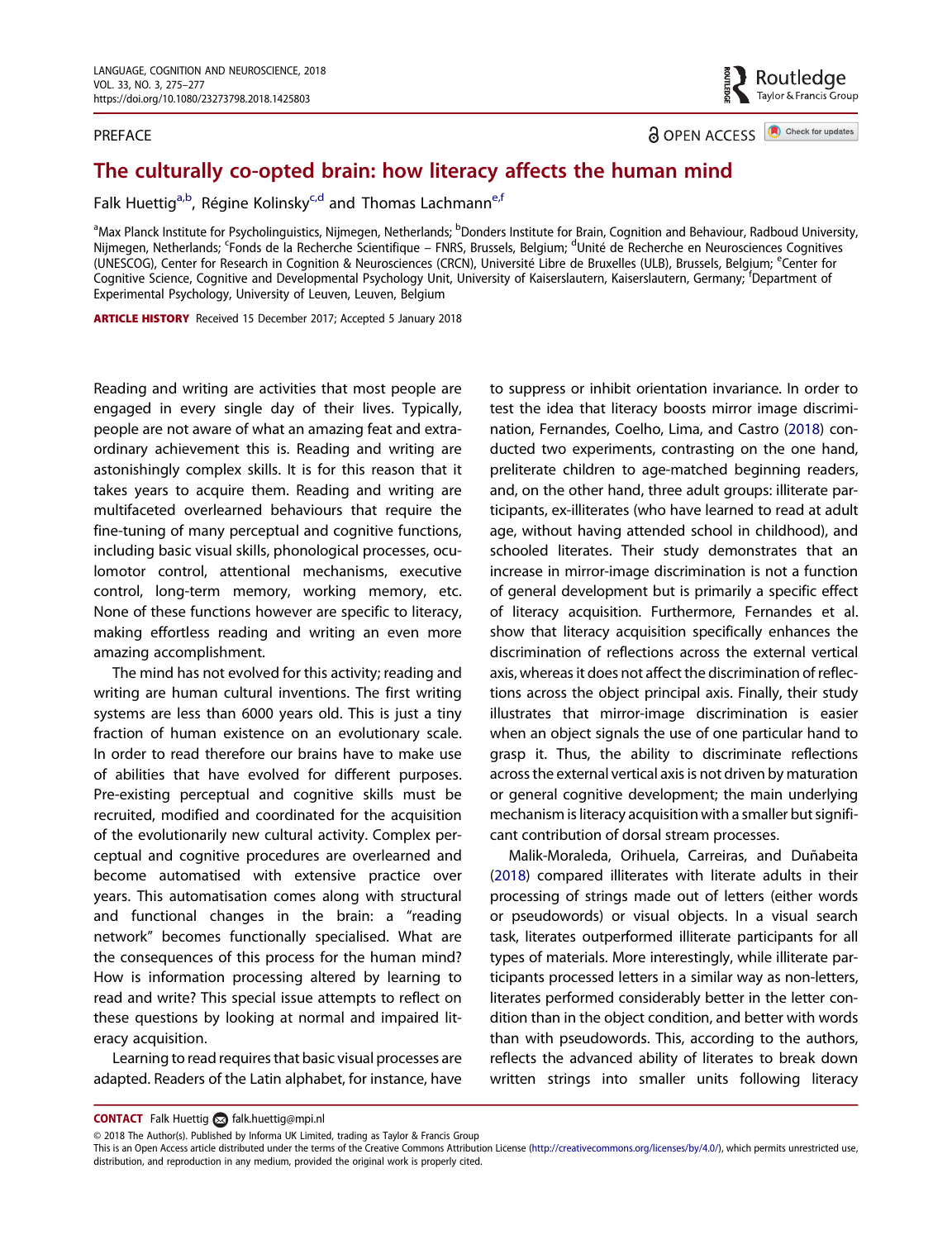<span id="page-2-0"></span>acquisition, an ability that partly generalises to the visual processing of non-linguistic material. In other words, literacy acquisition promotes a type of analytic, partbased processing that does not seem to be inherent to the visual system as it is not observed in illiterate people.

Many aspects of reading and writing can be characterised as universal across cultures and writing systems. There are, however, also some important differences. Chinese, for instance, makes use of a morphosyllabic system whereas English uses an alphabetic script. Zhou et al. ([2018\)](#page-3-0) compared native Chinese-speaking children (L1) with children learning Chinese as second language (L2). As expected, the native Chinese-speaking children showed a clear advantage in Chinese word reading and writing, but the L2 group showed an advantage in English word reading and writing. Crucially, whereas phonological awareness was essential for both groups when learning to read and write in English as second language, it was only for the L2 young learners that Chinese literacy performance varied solely according to their phonological awareness skills. In contrast, in reading and writing Chinese, the L1 children recruited a range of skills beyond phonological awareness, in particular morphological awareness and visual-spatial as well as visual-motor (copying) skills. Zhou et al. conclude that the latter set of skills are crucial for Chinese reading and writing and suggest that children whofirst learn an alphabetic or alphasyllabic script may be disadvantaged as they are prone to rely only on phonological skills for learning Chinese.

Although good phonological awareness skills are essential for proficient reading, it is also the case that literacy greatly improves phonemic awareness. Indeed, individuals with reading impairments tend to show typical symptoms, in particular deficits in phonological awareness and in phonological processing more generally. Stein [\(2018\)](#page-3-0) argues that this does not necessarily mean that phonological processing deficits are the one and only causal factor for developmental dyslexia. He suggests that one important underlying cause of dyslexia is a deficit of the magnocellular system, characterised by transient responses and hence responsible for timing visual events when reading. This deficit would result in impaired temporal processing in the brain and hence in difficulties in the linear sequencing of sounds and letters in a word. According to this account, the phonological awareness deficit in dyslexia is thus a secondary symptom of a primary low-level deficit.

Banai and Ahissar [\(2018](#page-3-0)) also argue that low-level auditory deficits underlie reading impairments. They propose that sensitivity to distributional statistics is impaired in affected individuals. In particular, their implicit memory of speech stimuli is assumed to decay faster than in typical readers, thereby limiting the temporal window over which distributional statistics can be calculated. Impaired distributional learning therefore, they argue, results in impoverished speech categories that hamper reading acquisition. As this view proposes that dyslexic individuals suffer from a deficit in integrating stimuli across long temporal intervals, it seems in contradiction to the magnocellular deficit hypothesis.

Distinguishing cause from effect in reading impairments however is far from trivial. Huettig, Lachmann, Reis, and Petersson [\(2018\)](#page-3-0) suggest that many deficits associated with developmental dyslexia are in fact a consequence of reduced and/or suboptimal reading experience. They point out that almost all deficits observed in individuals with dyslexia have also been observed in illiterate and low literate people. They conclude that the search for the causes of reading impairments will only succeed if both quantitative and qualitative reading experience is taken adequately into account.

Literacy impacts not only individual minds but also society and humanity as a whole. Morais [\(2018\)](#page-3-0) develops a conceptual framework to account for the complex interactions between literacy and democracy. He argues that literacy does not stop at the end of the reading acquisition process but has continuous profound effects on thinking and knowledge. Morais suggests that literacy can be negative if it is focused on mere skills and oriented towards serving purely capitalist market needs or totalitarian and pseudo-democratic systems. He argues that literacy must be free to serve the flow of ideas and critical thinking, open to analysis of complex issues, and enable well-informed public debate and collective decision-making. Morais argues that the more literate individuals are the better they participate in exercising control over the affairs of their community and can contribute to truly democratic governing. This idea is particularly challenging in the light of the fact that, as Morais remind us, illiteracy rates remain quite high worldwide, with about 15% of people aged 15 years or more (this represents 758 million!) who are illiterate in the sense that they are unable to read and write a very short and simple statement (the United Nations definition for literacy, UNESCO, [2016](#page-3-0)).

Illiterate individuals are over-represented among the elderly in many countries (24% of individuals aged 65 years old or more are illiterate, UNESCO, [2015\)](#page-3-0). Kosmidis ([2018](#page-3-0)) discusses the fact that their discrepancies in cognitive functioning compared with literates calls into question the appropriateness of the cognitive measures used in clinical assessments. Indeed in many tests illiterate individuals' performance resembles that of literates suffering from a progressive neurodegenerative disease (e.g. dementia), leading to potential over-diagnosing